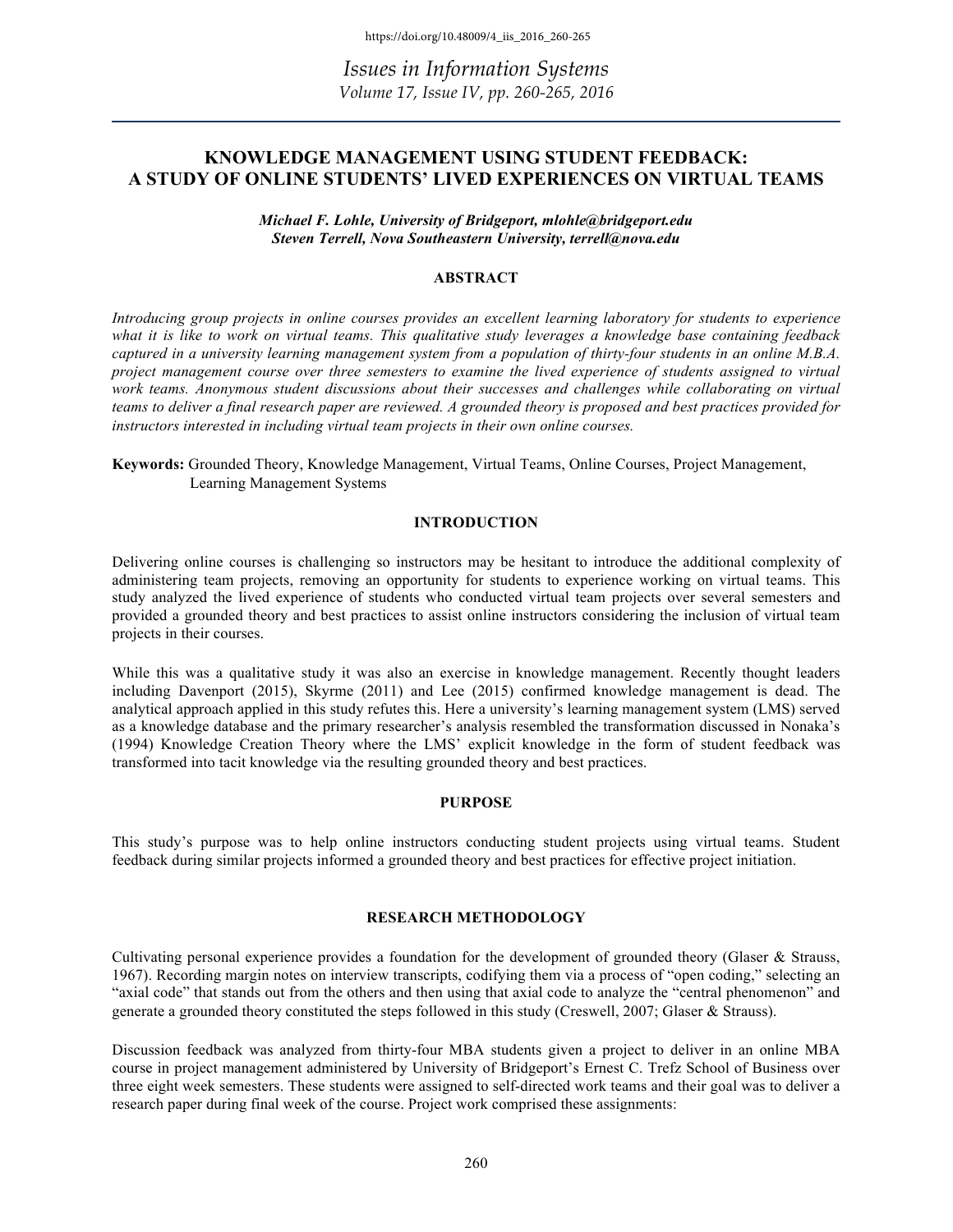- During the first week team members were asked to agree on a mode of collaboration and submit a one page summary that confirmed how they would collaborate and the tools they would use. They also confirmed how they would communicate, specifically the day, time and mode of communication. Finally, they explained how their group would deal with procrastination or underperforming team members.
- During the second week teams submitted a one-paragraph summary of their research paper topics that also listed each team member's role.
- From the third through the seventh weeks each team submitted a weekly status report.
- Teams submitted their research papers during the last week of the course.

The course also included weekly discussion topics. During the third week and after students submitted their first two project assignments the instructor asked this question:

*Relate what you have learned about the special demands of project managers and the cultural dimension with your experience in coming together as a team for the team research paper over the first two modules. What have you learned the most? Why?* 

Relevant student feedback was coded using *Microsoft Excel*. To ensure anonymity student names were replaced with sequential numerical identification numbers and the primary researcher destroyed the cross-reference table to remove the ability to refer back to the students afterward.

## **RESULTS**

Margin notes of student response transcripts yielded 166 open codes, which were tallied and sorted in order from the open codes with the most occurrences to the open codes with the least occurrences. Feedback clustered around three groups of open codes, those with more than ten occurrences, those with between nine and five occurrences and those with less than five occurrences. Instances within data cluster 1 comprised 35% of the total number of open codes while data cluster 2 comprised 52% and data cluster 3 comprised 13%.



#### **Table 1.** Qualitative Coding Analysis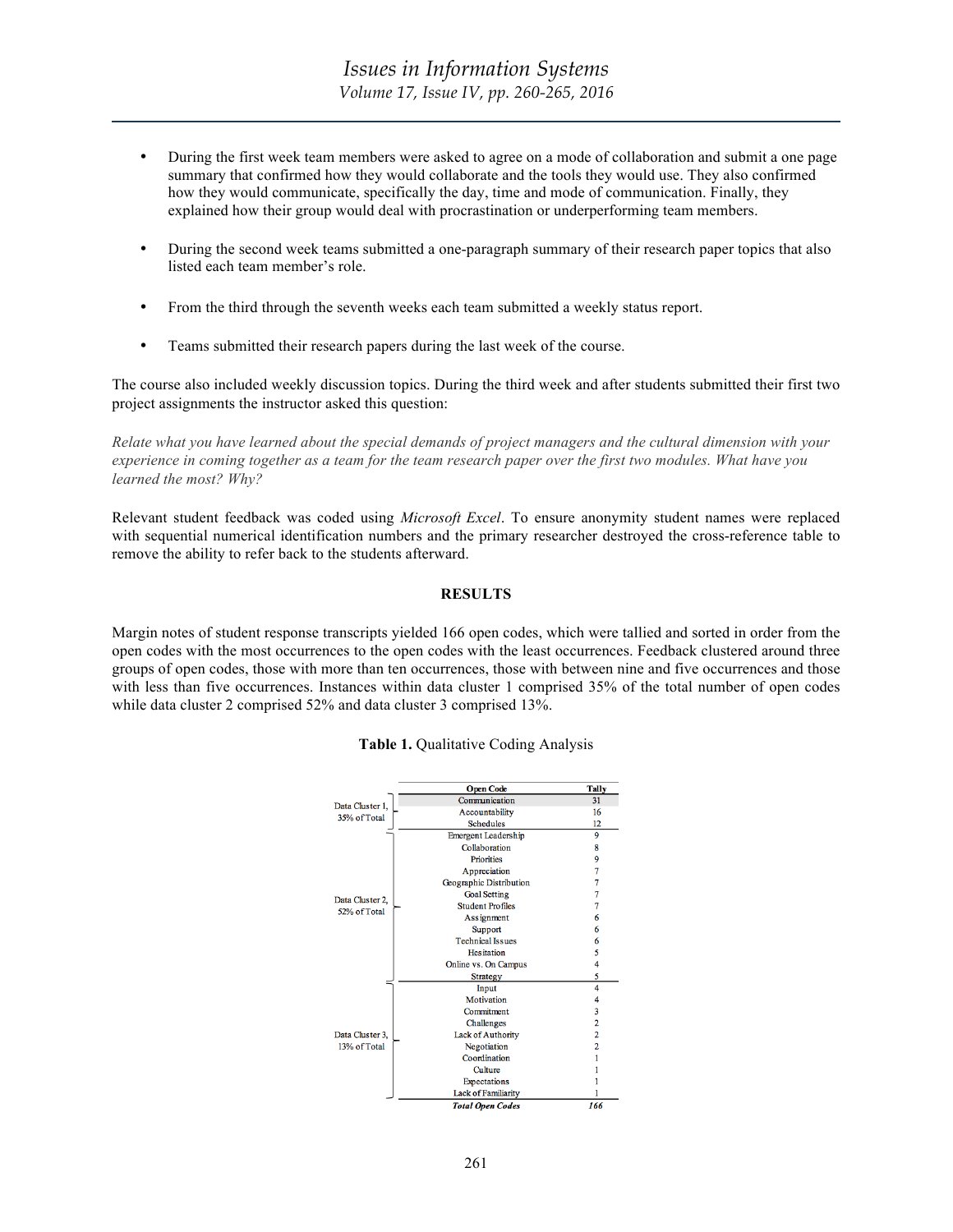With thirty-one occurrences or 19% of the total communication emerged as the study's axial code and is highlighted in gray. The central phenomenon depicts how the other open codes related to communication. This summary discusses the components of data cluster 1 in detail, starting with the axial code, communication and continuing to the next two codes in order of their frequency of occurrence. Then the contents of data clusters 2 and 3 are summarized.

## **SUMMARY**

**Communication.** When initiating their virtual team projects student concern about communication was prevalent. Students cited insufficient communication and miscommunication as potential risks for missing deadlines or performing poorly, they were sensitive to how peers from other cultures communicate and how the sender's tone would come across in telephone conversations. Concerns about foreign accents were also mentioned, relevant since University of Bridgeport has a large international student population. Concerns about communicating exclusively via written formats such as e-mail were shared while students using communication methods incorporating visual cues that allowed teammates to interpret each other's body language (e.g. Skype) were pleased with progress. Students also applauded teammates' flexibility in using multiple communication tools and having multiple communication vehicles at their disposal provided comfort. Students also confirmed communicating several times a week spurred progress while some confirmed miscommunication had occurred that adversely impacted progress. Interestingly, Student 20 confirmed it was helpful that the first project assignment emphasized establishing communication and affirmed that not just establishing the mechanism but also a meeting schedule was crucial. A theme running through this feedback was the concern poor communication would threaten project delivery and establishing an effective communication strategy was important. For every positive declaration like this from

Student 21, "My team did a great job establishing various forms of communication," others affirmed deep concern about whether or not their teams would effectively communicate.

**Accountability.** Team member accountability exhibited the second highest rate of occurrence. Students confirmed their expectations and demanded high teammate accountability. A comment from Student 26 summarized their feedback, "We have a responsibility to our Professor, responsibility to our project and moreso to our team." Students leveraged the discussion thread to publicly hold each other accountable and admonish their peers to succeed. For example, when discussing others' concerns about time zone differences and scheduling conflicts, Student 2 responded, "It's on that person to work that much harder...excuses don't hold weight in my mind." In addition, several students confirmed if one team member did not meet their commitments a "ripple effect" [Student 22] would occur where overall delivery would suffer. Several students were also exasperated teams were expected to meet and start delivering before they were fully exposed to the material. Others were surprised how quickly their teams began to perform.

**Schedules.** Schedules were an obsession. Student 18 confirmed using their team's delivery schedule fostered team "balance" while others complained coordinating students' schedules was difficult. Students confirmed their professional work schedules impacted their availability and time zone differences were also of concern, despite the reality that the most extreme time difference students contended with over the three semesters studied was two hours. For example, Student 17 complained that coordinating everyone's time schedules rendered response times that "seemed to take forever" while Student 22 said, "I must admit it is a bit tight in terms of timing for me..."

Feedback from the second data cluster supported the first data cluster. Codes are listed and described in descending order of occurrence:

• **Emergent Leadership:** Nine students confirmed because these teams were self-managed leaders emerged for different tasks as befit their skills and preferences. Only one team assigned a project manager, all others allowed leaders to emerge. This finding supports Jarvenpaa, Knoll and Leidner's (1998) findings that leadership tends to rotate on virtual teams.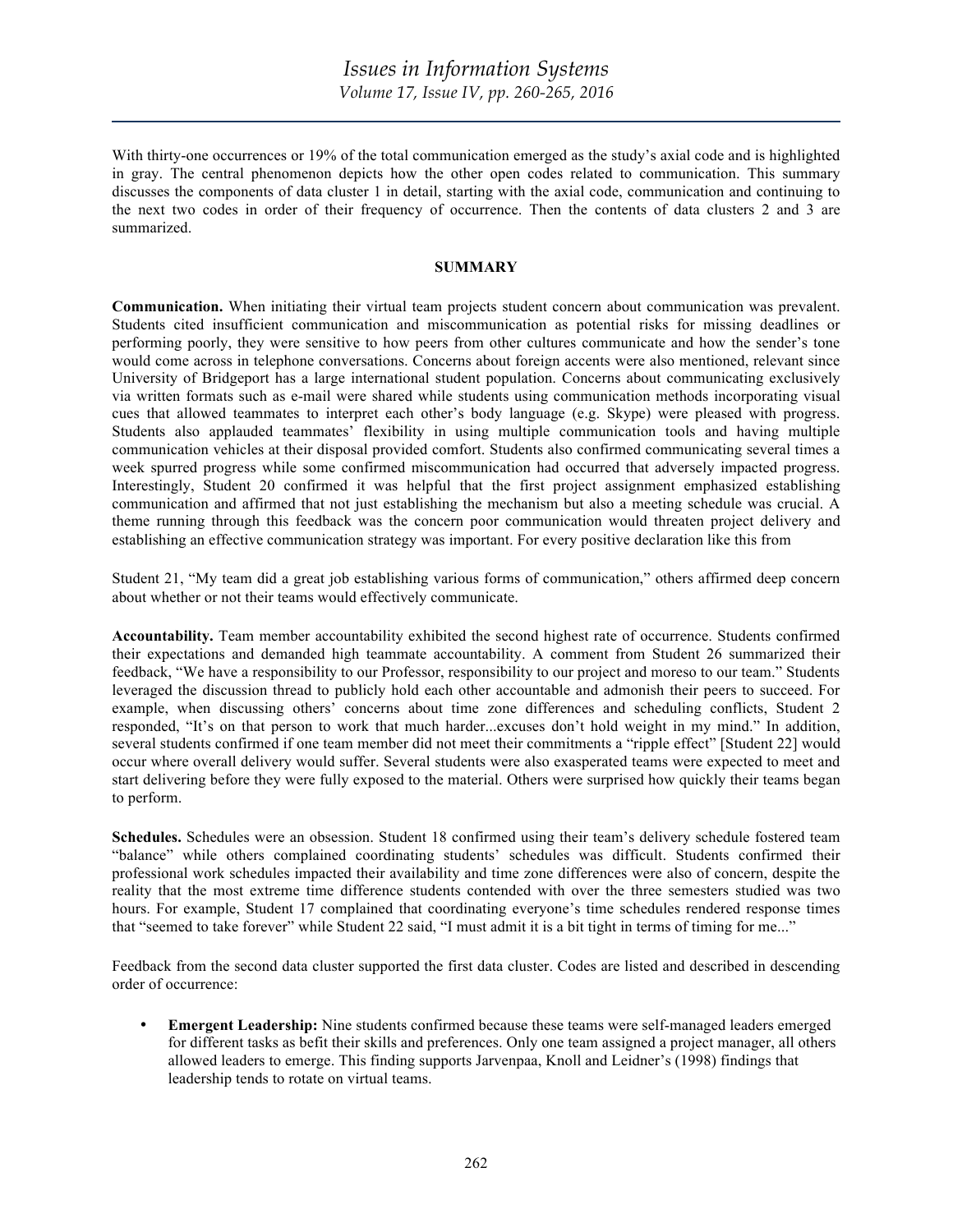- **Collaboration:** Students shared anecdotes about initial confusion while others noted establishing effective collaboration was crucial.
- **Priorities:** Students expressed strong concerns about the project in relation to their other personal, professional and academic demands. Students stated these demands exacted a "big hit" [Student 22] on their availability and they were making sacrifices [Student 26].
- **Appreciation:** Several students expressed appreciation for their teams.
- **Geographic Distribution:** Though most hailed from within one hundred miles of the university's campus several students cited logistical concerns when considering their teammates' geographic distribution.
- **Goal Setting:** Phrases like "powered through" [Student 29] and "goal orientation got us through" [Student 24] appear and students affirmed setting, agreeing and keeping to goals was crucial.
- **Student Profiles:** Students were pursuing a business degree while others were pursuing a humanities degree and this difference triggered concern. On the other hand Student 15 confirmed that during their team's first meeting teammates discussed their backgrounds which led to a "tremendously helpful" open dialog.
- **Assignment:** Several students appreciated the instructor's assignment of teams prior to project initiation because this saved considerable time.
- **Support:** Students affirmed a supportive team fosters positive progress.
- **Technical Issues:** Feedback for this primarily consisted of Student 15's personal computer issues, "My computer and I have not started out this semester as friends." Others mentioned encountering technical issues but apparently troubleshot them and proceeded without incident.
- **Hesitation:** Several students hesitated upon learning they would need to engage in a team project because they had poor previous experience on student teams. These comments exemplify this, "I initially dreaded our group project" [Student 33] and "I did all the work...not fun." [Student 2].
- **Online vs. On Campus:** Students perceived a contradiction between the challenges of conducting team projects during online classes vs. those conducted on campus, implying it is easier to engage in team projects on campus. For instance, Student 30 stated, "It is difficult working on a group project in a nonclassroom setting."
- **Strategy:** Setting a strategy for success was emphasized by several students.

Feedback from the third data cluster supported the feedback covered earlier and is summarized here in descending order of occurrence. Students felt facilitating the sharing of team member input was critical, motivation and commitment were also cited as important and two students acknowledged anticipated challenges. Considering the self-managed nature of these virtual teams, several students shared concerns about not having the authority to grade their peers and did not feel comfortable relying on and having to share a grade with them. A few confirmed negotiation skills had been required to navigate their first weeks together, others anticipated they would become important as the project progressed. Finally, one student apiece cited concerns about project coordination, cultural differences, the instructor's expectations and the realization that team members had not met each other before.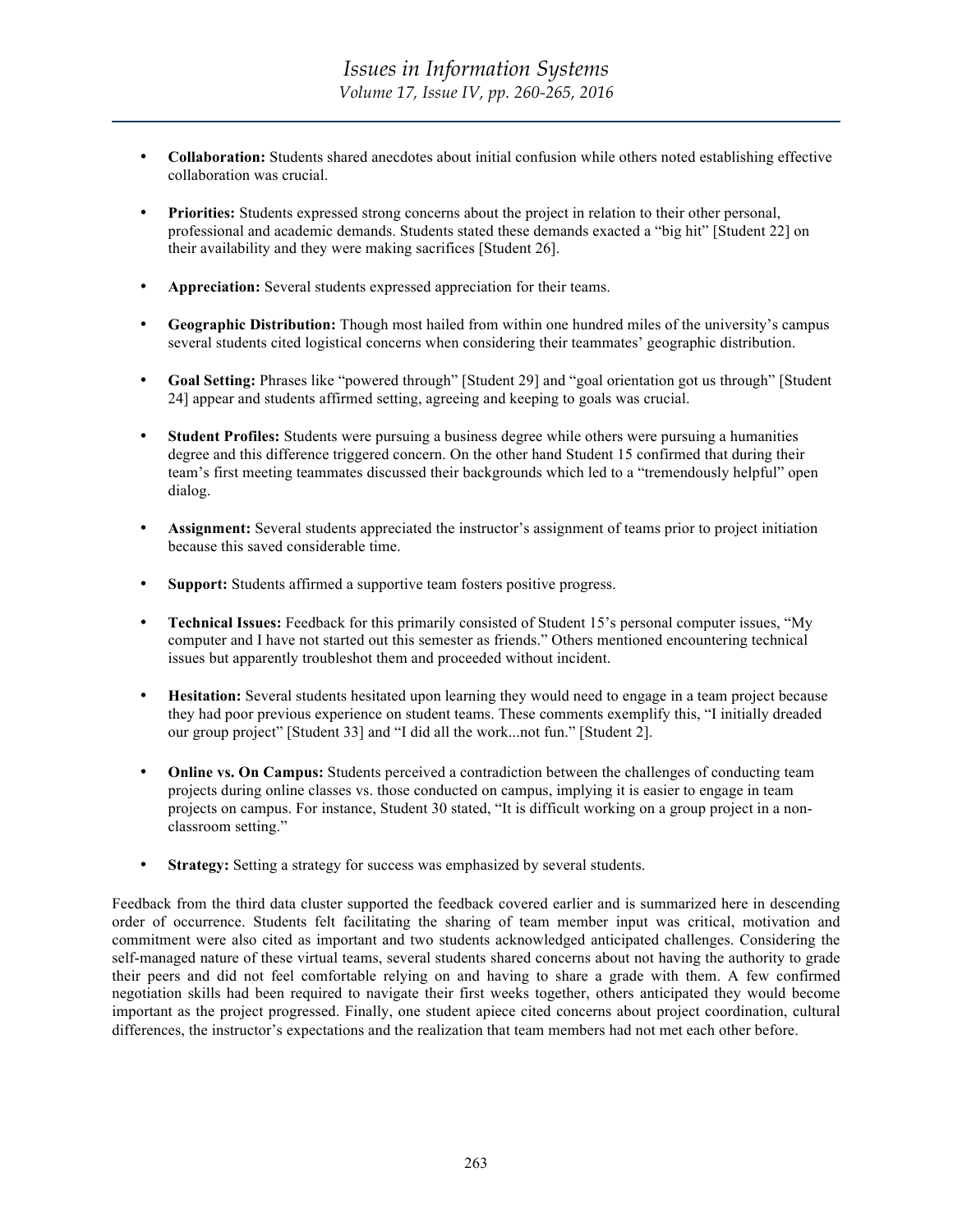# **CONCLUSIONS**

Though these student projects were conducted in a virtual environment students confirmed communication, accountability and schedules were more important than technical concerns. While somewhat reassuring, this reinforces the instructor's responsibility to actively engage with and orient students when assigning project work in online classes. This theoretical model describes the suggested actions instructors should take during project initiation to ensure their students start well. Its components are described below along with best practices.



**Figure 1.** A Grounded Theoretical Model for Student Project Delivery on Virtual Teams.

Communication bounds the model since effective communication is critical. Then, since the goal is to achieve effective project delivery via virtual student teams this becomes the dependent variable while accountability and scheduling, the two other codes most often cited as predictors of success, become the model's two independent variables. While the codes comprising data cluster 2 were not cited as often as the model's independent variables, feedback suggested they are critical success factors so the model adds a moderating variable for them. Similarly, while data cluster 3's codes were not as prevalent as the others having an awareness of them should increase the probability of success so the model adds another moderating variable for coaching points. The decision to depict these critical success factors and coaching points as moderating variables vs. independent variables is one of degree. Feedback indicated the absence of communication, accountability or effective scheduling would prove catastrophic for project delivery while not satisfying some or all of the critical success factors would be painful. On the other hand, while acting on the coaching points should enhance success not doing so would probably not adversely impact delivery.

This model has several implications for online instructors and these best practices are provided to facilitate additional brainstorming. First, ensuring active, effective communication is important so instructors should establish multiple avenues for communication, recommend tools that provide the ability for students to see and interpret visual cues and actively and consistently engage students. Second, reinforcing accountability enhances the probability of success so offering to join team meetings, establishing evaluation criteria that fosters accountability